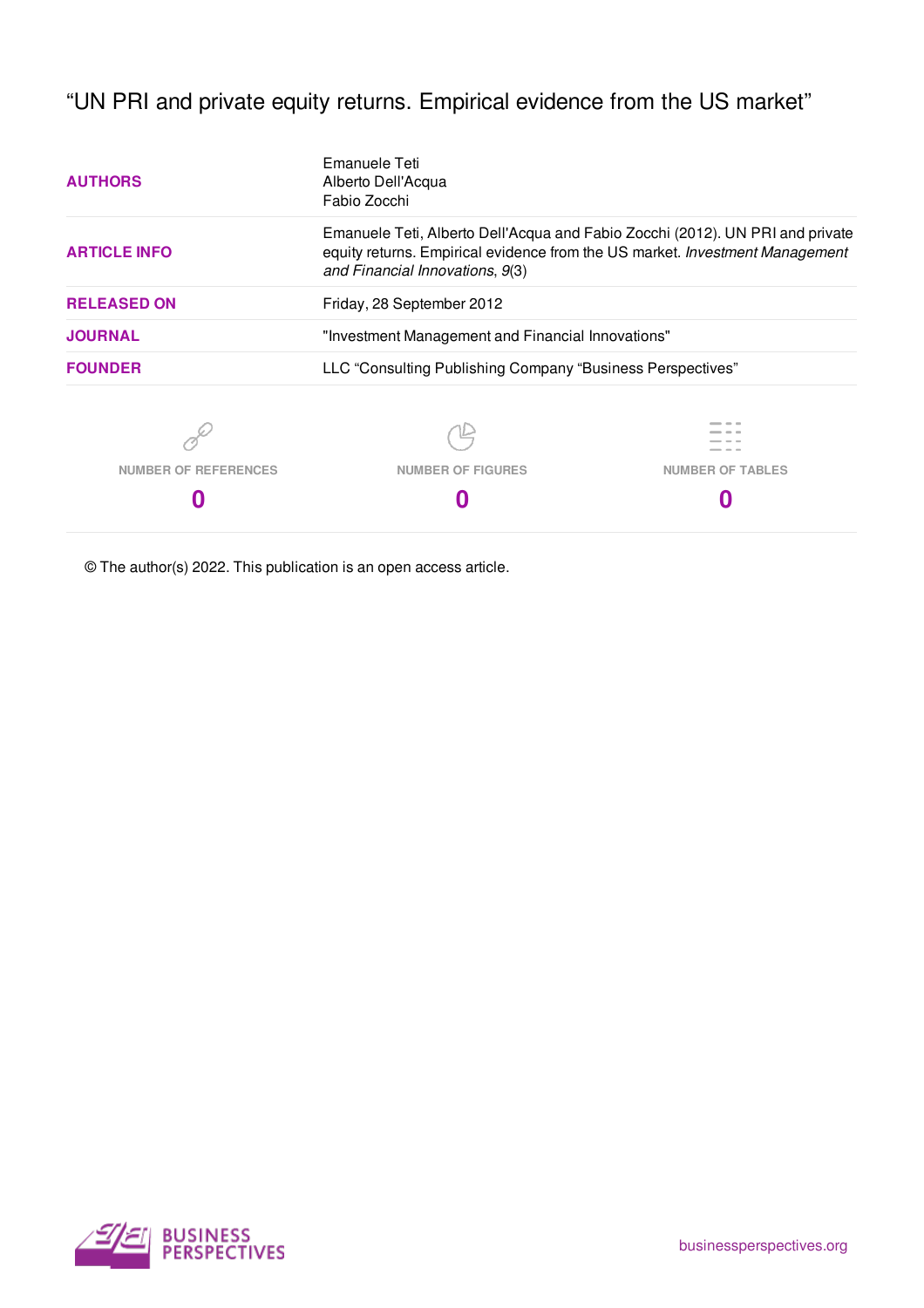# Emanuele Teti (Italy), Alberto Dell'Acqua (Italy), Fabio Zocchi (Italy) UN PRI and private equity returns. Empirical evidence from the US market

### **Abstract**

The paper aims at assessing economic impact of the United Nations Principles for Responsible Investment (UN PRI) on investment performance. Specifically, the authors analyze whether adherence to the UN PRI program generates higher returns for the US private equity funds or not. The article collects a dataset of 135 US private equity funds in the 2006-2011 period and run multivariate regressions on the funds' returns, employing UN PRI compliance as the key explanatory variable. Results indicate that investing responsibly pays also in economic terms, in addition to the reputational benefits it brings. The funds' returns are linearly dependent on the UN PRI compliance variable, which is one of the most explanatory variables compared to the others analyzed. The evidence can be beneficial for the long time debated issue of trade-off between disclosure and privacy needs in the industry of private equity and alternative investments.

**Keywords:** UN PRI, private equity, responsible investments, corporate social responsibility, venture capital. **JEL Classification:** G10, G20, G24, M14.

### Introduction

As from the beginning of the new millennium and with greater emphasis after the financial crisis initiated in 2008, attention paid to Corporate Social Responsibility (CSR) and consequently the redefinition of corporate value has become increasingly imperative (Berthon, 2010). According to concordant recent literature about Socially Responsible Investments (SRI) and the corporate role of environmental, social and governance (ESG) issues, traditional economic and financial criteria are not sufficient any more to express an appropriate evaluation of the soundness of investments (Hong and Kostovetsky, 2012). Actually, sustainable factors such as environmental, social and governance (ESG) issues have proved to affect the long-term sustainable growth of companies more than other economic variables (Rubaltelli et al., 2010). Both empirical contributions on CSR and ESG issues and on the profitability of financial instruments such as private equity are manifold. Nonetheless, limited in number are the contributions that analyze key drivers of the economic performance of these financial instruments, and the possible relationship with observance of specific CSR standards. The main reason for limited research in this field can be largely attributed to lack of data availability.

Study of the relationship between compliance with ESG standards and economic performance of private equity funds is particularly interesting, because of the emerging trade-off concerning these typologies of institutional investors. On the one hand, private equity companies take particular care of privacy and information protection (Chertok and Braendel, 2010); on the other hand, they feel the need to actively involve all stakeholders in the decisionmaking process in trying to show the largest possible disclosure (Beuselinck et al., 2008). The United Nations Principles for Responsible Investment (UN PRI) is a program established by the United Nations in 2006, that has gained more and more notoriety and diffusion. This initiative gathers different firms and well-known investors. We believe that the contribution offered by this initiative is very significant, since it includes a wide set of CSR principles within an economic and financial framework. In this perspective, the analysis of private equity is very challenging because, due to the industry features, this sector has been always reluctant to disclose and publish detailed information about companies' investment decisions.

After considering statistics about more than 1,000 private equity funds in the last three decades, we investigate observations as from 2006, some of which refer to funds that have adhered to the UN PRI scheme. The objective is to assess some key determinants of the funds' performances, with the specific purpose to find out whether higher commitment in CSR policies, such as observance of the UN PRI initiative, can drive towards generation of higher economic performances for investors or not.

The remainder of this paper is structured as follows. In the next section we provide a description of the United Nations' UN PRI scheme and its main goal. An analysis of the relationship between UN PRI and private equity and an analysis of background literature follows (section 2). In Section 3, we introduce the data and method used for the research, while in section 4 we present the results with a discussion and possible limitations of the work. The last section ends this paper with some concluding remarks.

 $\overline{a}$ 

Emanuele Teti, Alberto Dell'Acqua, Fabio Zocchi, 2012.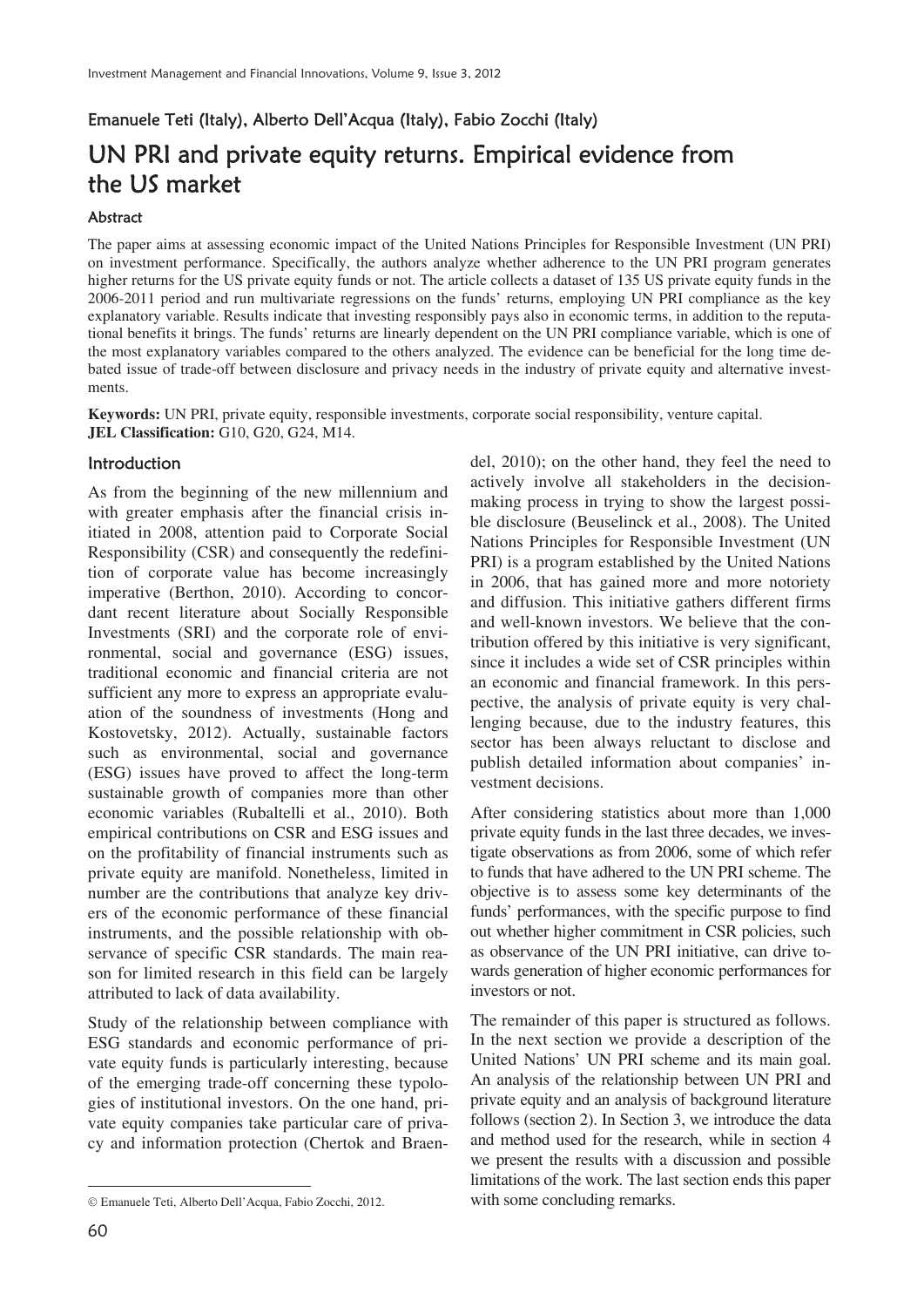## 1. The UN PRI initiative

**1.1. UN PRI: an incentive initiative for responsible investments.** The United Nations Principles for Responsible Investment (UN PRI) is an institutional initiative established and supported by the Organization of the United Nations. It was instituted with the purpose of applying the main guiding principles for responsible investments. These principles have been drawn up with the support and sharing of the international community between April 2005 and January 2006 and reveal the belief that the environmental, social and governance (ESG) issues can have a major role in the generation of economic value from financial investments (Margolis and Walsh, 2003), as well as in the development of countries (Cheng et al., 2012). Accordingly, to pay attention to the ESG factors would be of primary relevance for those investors who want to meet with the task of enhancing shareholders' trust (Artiach et al., 2010). The guiding principles provide a framework through which investors can incorporate ESG factors in their investment decision-making and governance processes on a voluntary basis. In this way, investors are also supposed to align their economic objectives with the wider spectrum of aims referring to the social context in which they operate. Three main categories of constituents can join the UN PRI scheme: asset owners, service providers and investment managers, the latter representing the category in which management companies of private equity funds studied in this paper belong. The principles began to be disseminated from 2006 onwards. At the end of 2011, 946 companies have subscribed to the initiative, with assets under management amounting to about \$30,000 million. Of these, 543 are investment managers, 247 are asset owners, and 156 are service providers (source: www.unipri.org).

The involved companies can take advantage of different benefits by joining the UN PRI scheme. First, they acquire competencies that allow them to improve the understanding of issues, risks and opportunities linked to responsible investments. Second, they can access the international best practices in terms of ESG policies, so reducing research and implementation costs of an investment decision plan able to incorporate CSR requirements. The companies that take part in the UN PRI enter an international investors' network and achieve a considerable reputational benefit arising from the commitment they can attest to by supplementing their task with the observance to ESG needs. Finally, investors can contribute to carrying out an investment decision that is better managed, transparent, sustainable and longterm oriented, with the opportunity to enhance the future corporate guidelines and investment policies.

**1.2. Guiding principles for responsible investment.** The term "responsible investing" is often improperly used in business, thus accurate directions and standards must be delineated in order to define its boundaries. The United Nations have established six guiding principles in order to identify a responsible investment.

- 1. *Inclusion of ESG criteria.* Companies are asked to make explicit reference of the inclusion of ESG criteria in their investment policies; develop analysis and measurement models  $-$  economic and financial ones  $-$  that incorporate ESG issues; encourage research about ESG; promote continuing workforce training as regards ESG issues.
- 2. *Active investment management*. Companies have to design policies, rules and standards to enhance ESG criteria and manage shareholders' decision consistently with the ESG policies adopted.
- 3. *ESG disclosure*. Companies are required to adopt standardized reporting, namely the Global Reporting Initiative (GRI); endorse ESG topic integration within the annual financial reports; assess and support implementation of rules and codes of conduct of international relevance, such as the UN Global Compact.
- 4. *Principles support at a global level*. Companies are asked to include the guiding principles in their request for proposal and align their investment mandates, investment control systems, performance indicators, compensation and remuneration systems with those included in the UN PRI scheme.
- 5. *Improve effectiveness of CSR polices*. This objective is supported by allowing companies to join a shared network to exchange information and tools, to share resources, to solve key issues or to develop collaboration projects.
- 6. *Reporting disclosure*. Companies are required to reveal how ESG issues are integrated into their investment activities; disclose active ownership policies in their investment management process; communicate the expectations versus the counterparts with which they work.

## 2. ESG, CSR and private equity

Even though the number of socially responsible private equity funds has grown dramatically in the past ten years, with the introduction of specific criteria to select target companies that accomplish ESG principles, we still lack a consistent body of literature on this topic.

More specifically, a considerable number of studies have been already produced on the relationship between ESG criteria and equity returns (Schröder, 2007; Balios and Livieratos, 2007), and some con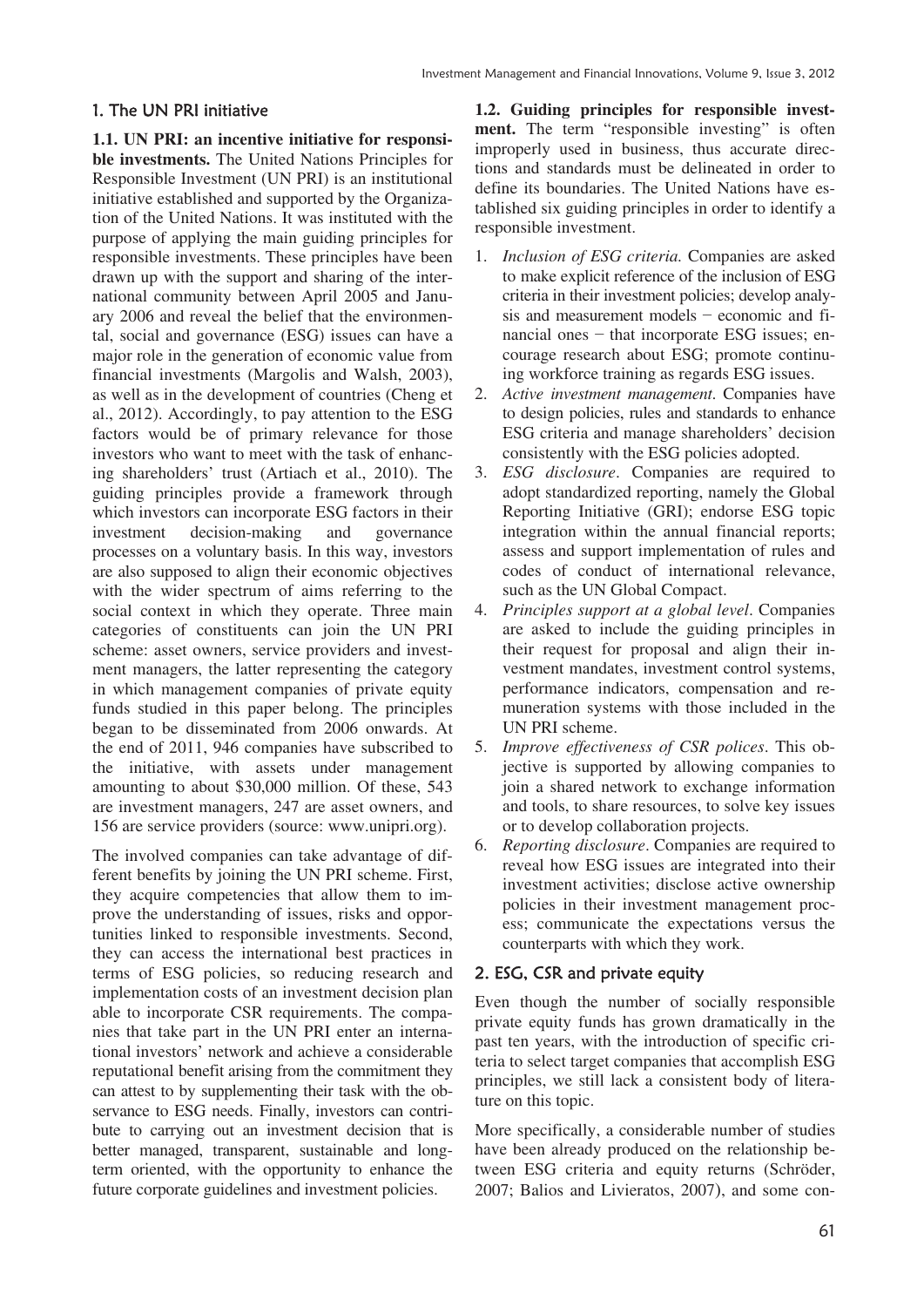tributions have investigated the relationship between the SRI approach and mutual funds' returns (Derwall and Koedijk, 2009; Ferruz et al., 2007). Nevertheless, to our knowledge no published contribution can be found on the specific relationship between ESG principles and private equity returns. In the following we outline the relevant contributions on the topic that the literature has recently produced.

Peiris and Evans (2010) give evidence of a significant positive relationship between ESG criteria and both return on assets and market-to-book value measures in the US stock market, supporting the theory that corporate social performance is beneficial for corporate financial performance. Manescu (2011) finds that certain ESG indicators, such as community relations, protection of human rights and safety at the workplace, are value relevant, and thus can explain stock returns, but this is due more to mispricing than a compensation for the higher risk supported. Lee et al. (2010) investigate the impact of the higher number of attributes (defined as "screens" by the authors) imposed by socially responsible principles on the mutual fund performance, finding that increased screening results in lower systematic risk. Therefore, the authors suggest that socially responsible principles seem to guide fund managers to pick stocks with lower beta and minimise overall risk of the invested portfolio. Gil-Bazo et al. (2010) find that US SRI mutual funds have better before and after fee performance than conventional funds with similar characteristics. Moreover, they do not find significant differences in fees between SRI and conventional funds, except in the case of SRI funds run by the same management company of conventional funds. Contrary to this evidence, Humprey and Lee (2011) do not identify any significant difference between performance of SRI funds and conventional funds in the Australian stock market, showing that a relationship between funds with more screens (i.e. SRI funds) and better risk-adjusted performance cannot be identified.

The only study, still not published, on the relationship between ESG and private equity funds has been performed by Amankwah and Abonge (2011). In this study, the authors show an increasing level of ESG compliance of venture capital and private equity funds in the UK and in the US, but they do not investigate the impact of adoption of socially responsible practice on funds' performance.

The analysis of the impact of ESG principles' adoption and private equity funds' performance is of particular interest to researchers in the field of economics of socially responsible investments. Specifically, compliance with ESG requirements in general, and with the UN PRI framework in particular, requires adoption of higher standards of transparency and disclosure that seem to be in contrast with established management practice of private equity funds. These funds commonly limit their disclosure level in order to protect relevant and sensitive information that may grant superior investment performance (Beuselinck et al., 2008; Acharya et al., 2007). The UN PRI program has a specific work stream for the private equity market, with the purpose to join limited partners (LPs), general partners (GPs), advisors, and fund of funds, to enhance awareness and support scheme development and implementation of principles for this asset class. As of June 2011 the United Nations have issued the second edition of a handbook (UN PRI, 2011) that emphasises how all involved subjects must play an important role in supporting a better and more consistent integration of ESG factors in private equity investment decisions.

## 3. Data and method

**3.1. Preliminary data analysis.** An initial database including 1,048 pension funds represented by 381 management companies, on average nearly 3 funds each, is first analyzed. 25 out of 381 management companies have signed the UN PRI between 2007 and 2011: 3 in  $2007 -$  that is just one year after the program launch  $-3$  in 2008, 8 in 2009, 7 in 2010 and 4 in 2011 (Source: www.unipri.org).

Then, in order to assess single investments made by funds in the 2006-2011 period, the ThomsonOne database has been used to collect relevant standard data: period intervening between capital raising and the first known investment; number of limited partners (LPs) that have subscribed fund shares; number of tranches of the fundraising: number of investments and number of write-offs for each fund; state, year and belonging industry of each investment. Following this methodology 1,137 single investments corresponding to 278 funds between 2006 and 2011 have been first considered.

**3.2. Sample adjusting.** Based on the abovementioned dataset, analysis has been conducted on all funds with vintage year from 2006 that have adhered to the UN PRI and also in the years after establishment of the UN PRI initiative. Many management companies already paid attention to CSR issues, thus their subsequent adherence to the UN PRI program should have not caused sensible variations in their investment, reporting and disclosure policies towards investors and other stakeholders. To build the regression model, impact of all variables collected on performance of funds has been assessed. *IRR net of fees*, *investment*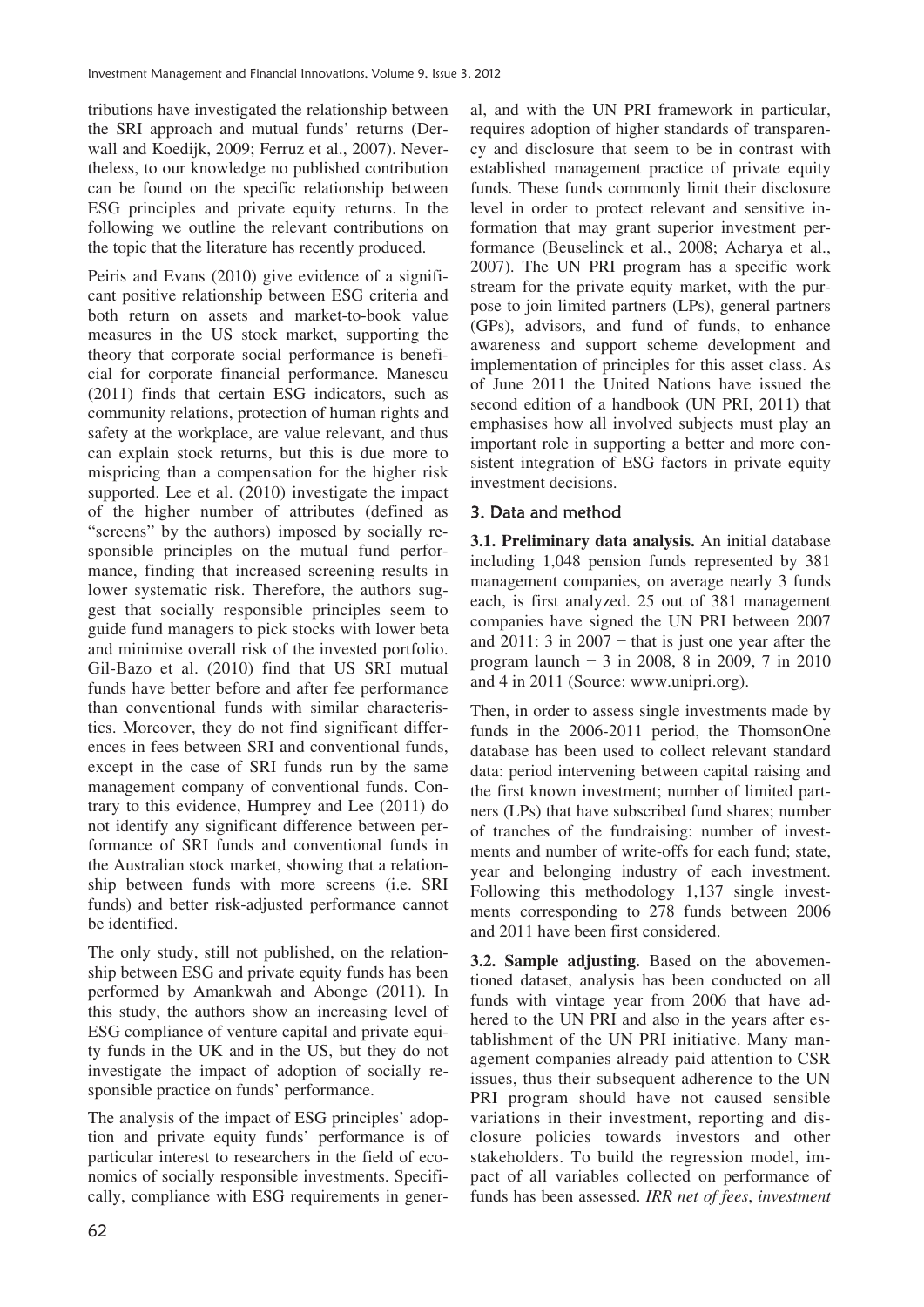*multiples* provided by the funds, and *cash multiples* calculated as a ratio between cash out – distribution made by funds managers – and cash in – capital call committed by LPs – have been first considered as dependent variables. After some test regressions conducted on different purpose-built samples, we have decided to use solely *cash multiple* as dependent variable, as it is always significant in all regressions carried out.

The following explanatory variables have been analyzed in the study:

- i *Compliance to UN-PRI program*, measured by a dummy variable that assumes a value equal to 1 if funds are managed by companies that have adhered to the UN PRI initiative and 0 if managed by non-compliant companies.
- i *Fund maturity*, as difference between vintage year and beginning of reference period (2006), to discriminate possible differences between newly established and more mature funds.
- i *Time intervening between vintage year and first investment*, assessed to discriminate between funds with immediate investment opportunities with regard to launching date and those with a more fence-sitting investment strategy.
- *Number of LPs*, that can be explained with regard to investors' interest in a specific fund, and to history, attractiveness and track record of the management company.
- i *Number of fundraising tranches*, to assess investment distribution according to its size, and resulting risk that must be supported by limited partners.
- i *Number of investments*, to evaluate whether or not a connection between amount of investments made and final performance of funds can be identified.
- i *Number of write-offs*, indicating number of investments with no value that are written-off. By its nature, this is a variable that can have a substantial impact on fund performance.

**3.3. Sample statistics.** Final dataset is made up of 135 funds, corresponding to almost 50 per cent of overall population of funds over the examined period; of these, 25 are UN PRI compliant funds, and the remaining are non-compliant ones. Main statistics about the sample built up are shown in Table 1. This table also informs about typology of funds constituting the dataset; it can be noticed that buyouts (33.33%), mid-market instruments (30.37%), and to a lower extent venture capital (17.04%), are the most represented typologies of funds.

| Table 1. Statistics of investigated sample |  |  |
|--------------------------------------------|--|--|
|--------------------------------------------|--|--|

|                                                    |                | $\frac{0}{0}$ | Min  | Max  |
|----------------------------------------------------|----------------|---------------|------|------|
| <b>Total funds</b>                                 | 135            |               |      |      |
| Buyout                                             | 45             | 33.33         |      |      |
| Midmarket                                          | 41             | 30.37         |      |      |
| Venture                                            | 23             | 17.04         |      |      |
| <b>Distressed</b>                                  | 12             | 8.89          |      |      |
| Special situations                                 | 6              | 4.44          |      |      |
| Real estate                                        | 2              | 1.48          |      |      |
| Fund of funds                                      | $\overline{2}$ | 1.48          |      |      |
| Mezzanine                                          | 2              | 1.48          |      |      |
| Secondary                                          | 2              | 1.48          |      |      |
| UN PRI compliant                                   | 21             | 15.56         |      |      |
| Mean cash multiple                                 | 0.20           |               | 0.00 | 1.32 |
| Time between vintage<br>year/1st investment (mean) | 0.59           |               | N    | 5    |
| LPs number (mean)                                  | 5.10           |               | 1    | 20   |
| Fundraising tranche number<br>(mean)               | 1.96           |               | 1    | 6    |
| Investment number (mean)                           | 8.50           |               | 1    | 79   |
| Write-off number (mean)                            | 0.11           |               | 0    |      |

*Cash multiple* was the only variable available for all examined funds, therefore it has been taken as dependent variable. Fund maturity, time intervening between vintage year and first investment, number of limited partners (LPs), number of fundraising tranches, number of investments and number of write-offs have been taken as independent variables, as their significance was identified in previous test regressions conducted on different samples. Relationship between described variables can be explained by the following equation.

*Cash multiple* =  $\alpha + \beta_0$  (*UN PRI*) +  $\beta_1$  (*Maturity*) +  $\beta_2$  (*Intervening Time*) +  $\beta_3$  (*LPs Number*) +  $\beta_4$  (*Fundraising tranches Number*) +  $\beta$ <sub>5</sub> (*Investments Num* $ber) + \beta_6$  (*Write-offs Number*)

## 4. Results and discussion

Main results of the analysis are exhibited in Table 2.

Table 2. Results of multiple regression on private equity returns

|                                                          | Cash multiple |          |
|----------------------------------------------------------|---------------|----------|
| Variables                                                | Beta          | t-stat   |
| Constant                                                 |               | 6.562    |
| UN PRI compliance                                        | $0.211***$    | 2.730    |
| Maturity                                                 | $-0.522***$   | $-6.556$ |
| Time between vintage year and 1 <sup>st</sup> investment | $-0.187***$   | $-2.587$ |
| LPs number                                               | 0.095         | 1.322    |
| Fundraising tranches number                              | 0.097         | 1.368    |
| Investments number                                       | $-0.173**$    | $-2.339$ |
| Write-offs number                                        | 0.081         | 1.109    |
| Adjusted R <sup>2</sup>                                  |               | 0.412    |

Note: \*\* significance at the 95% confidence level. \*\*\* significance at the 99% confidence level.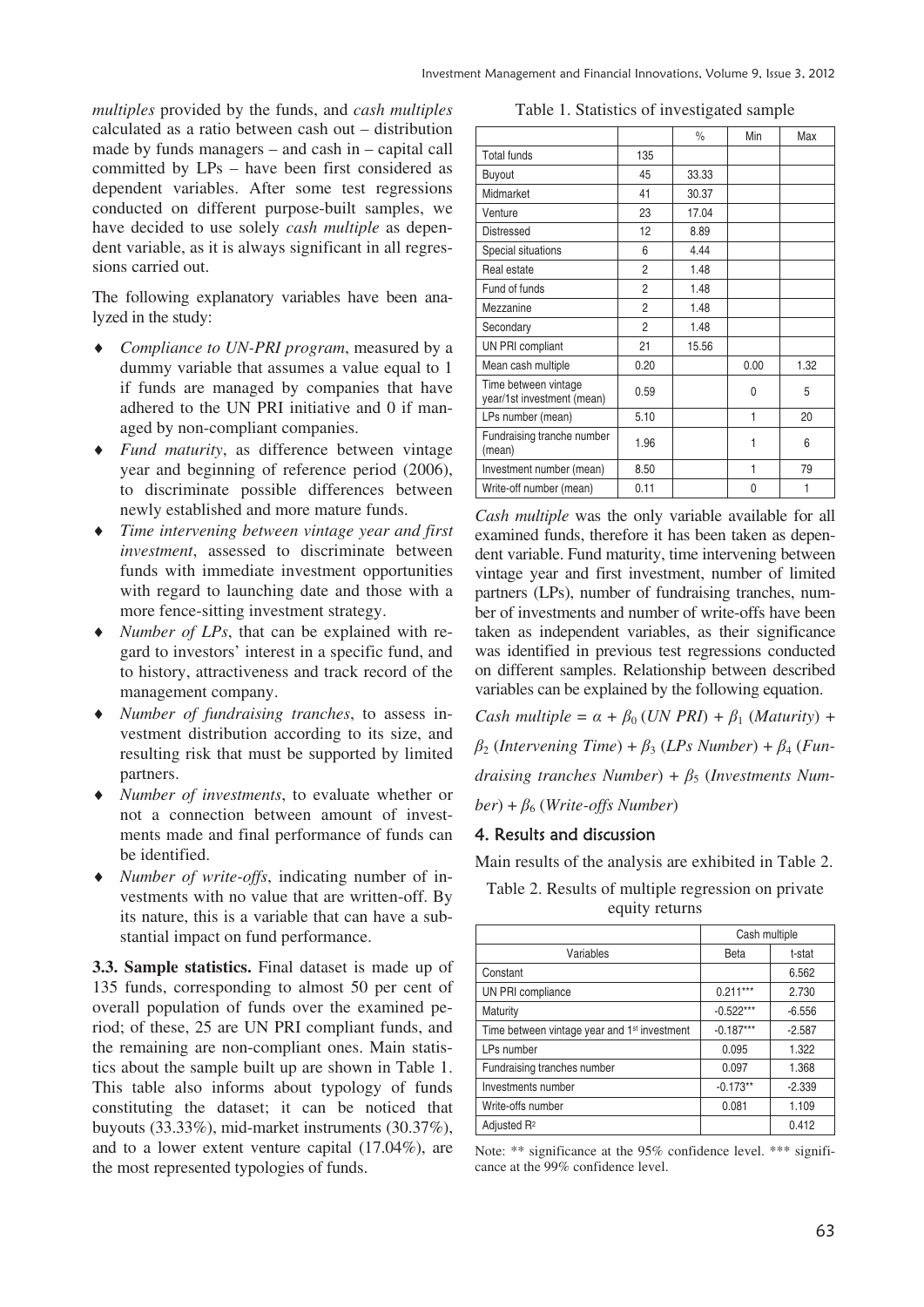Key output of our analysis is represented by significance of the UN PRI compliance. Results are satisfactory, since compliance with the UN PRI program is statistically significant with reference to dependent variable. Coefficient value is positive and significant at the 99% confidence level, supporting the tenet that companies that pay higher attention to environmental, social and governance (ESG) requirements can benefit from higher economic performances. The result is particularly revealing as the dataset was built with the aim to assure the lowest possible imbalance between number of compliant and non-compliant funds, discarding all other samples that were not able to guarantee this condition. From a statistical point of view, a sample heavily overbalanced towards a value of one of the variables would bias validity of the model within the limits of that specific variable. Therefore, results obtained with reference to the UN PRI compliance variable are meaningful, since the dataset was built – as mentioned – with the purpose to include the highest possible number of funds adhering to CSR principles, at the cost of sacrificing other variables that did not show up to be extremely significant in test regressions conducted on other samples.

Adjusted  $R^2$  of the model is 41.2%; not an extremely high coefficient of determination, but sufficient to express some indicatory observations. Incidentally, adjusted  $R^2$  of dataset analyzed is the highest of all other datasets used in test-regressions, so supporting non-exceptionality of results obtained from the analysis.

Perhaps, even more important than the result of UN PRI compliance itself on private equity performances is identification of higher significance of ESG commitment variable, approximated by compliance with UN PRI scheme, compared to all other features investigated. The only exceptions are variables related to maturity and time intervening between vintage year and first investment, that have a strong negative connection to private equity performance, also at the 99% level. This finding was intuitively imaginable, since "younger" funds have recorded lower performances than "older" funds. As regards all other factors examined, the relationship is not as clear as that found for UN PRI compliance. As Table 2 shows, most variables, and precisely number of LPs, number of fundraising tranches and number of write-offs, have a nonexistent explanatory effect on performance. Instead, number of investments shows a slight negative influence on performance of funds, with a level of significance of 95%. This influence is, in any case, inferior in absolute value to that observed for commitment to ESG issues approximated by UN PRI compliance adherence.

For the sake of analysis, in Table 3 we present values of correlation analysis among examined variables. This table shows substantial absence of correlation between each independent variable.

|                                | Write-off | Fundraising tranches<br>number | LPs number | UN PRI compliance | Intervening time | Investments<br>number | Maturity |
|--------------------------------|-----------|--------------------------------|------------|-------------------|------------------|-----------------------|----------|
| Write-off                      |           |                                |            |                   |                  |                       |          |
| Fundraising<br>tranches number | $-0.035$  |                                |            |                   |                  |                       |          |
| LPs number                     | 0.165     | $-0.032$                       |            |                   |                  |                       |          |
| UN PRI compliance              | $-0.101$  | 0.047                          | $-0.201$   |                   |                  |                       |          |
| Intervening time               | 0.117     | 0.038                          | 0.209      | 0.067             |                  |                       |          |
| Investments number             | $-0.250$  | $-0.014$                       | $-0.091$   | 0.116             | 0.250            |                       |          |
| Maturity                       | 0.125     | $-0.277$                       | $-0.204$   | 0.446             | 0.125            | 0.219                 |          |

Table 3. Correlation analysis matrix of explanatory variables

Based on results obtained from our analysis, the tenet in favor of adoption of ESG criteria by private equity investors would be supported, thus confirming some preliminary conclusions achieved by other authors (Amankwah and Abonge, 2011). Use of a socially responsible approach when conducting equity investments seems to be beneficial, since it probably introduces a more disciplined managerial action upon invested companies. Accordingly, these are likely to reduce exposure to those risks that may affect corporate performance in the long run and undermine private equity returns. Towards our conclusion, if a positive relationship between ESG criteria commitment and private equity returns was

further confirmed, we might then underline the particular relevance of this practice in the private equity industry in order to attract more investors and financial resources. Notwithstanding this important implication, the inclusion of ESG principles in the decision-making process within the private equity industry encounters a number of technical obstacles and limitations that need to be considered (Blanc et al., 2009). One reason that could hinder introduction or improvement of ESG criteria by private equity investors is the relative impossibility to set ESG guidelines that can be generally applied to the universe of invested companies, that are by nature characterized by strong diversity (sector, country,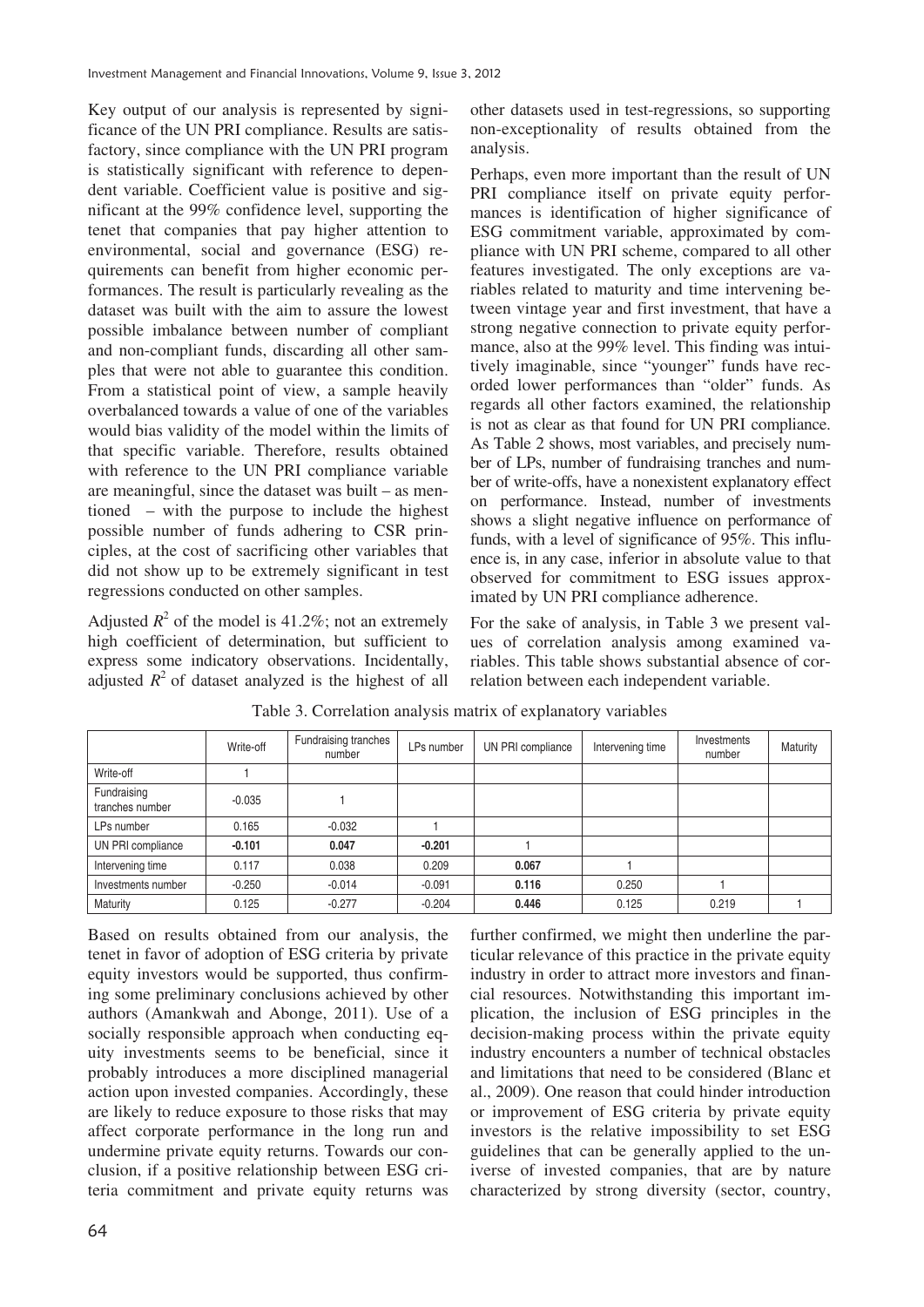development stage, etc.). Moreover, invested companies that are participated by an ESG-compliant private equity fund have to allocate more human and capital resources to enhance their disclosure extent and to comply with more rigid transparency standards and corporate control. On the one hand, we can expect that some companies may be prepared to set up higher structured reporting procedures, such as large industrial groups or delisted companies following LBOs; yet, on the other hand, young and high growth ventures financed by private equity and venture capital are usually unfamiliar, unprepared or unwilling to allocate considerable resources and make concerted efforts to adopt stricter reporting standards. Another opposing argument to establishment of socially responsible practices by private equity funds is limited presence of "ESG rating" companies that can specifically assess and monitor invested companies and constantly provide an updated evaluation of their ESG performance, then helping funds in their decision-making process and monitoring activities.

From an opposite point of view, a number of positive implications arising from application of socially responsible standards, that would be able to offset limitations previously discussed, are often reported. The first concerns concentration of capital in companies participated by private equity funds that act as favorable condition to enhance the communication process between investors and entrepreneurs/ managers; this factor would also facilitate application of ESG practice, i.e. not requiring consensus of a wide audience of shareholders, as in a public company with a vast shareholder base. Second, adoption of corporate socially responsible criteria may improve the quality of corporate governance standards required by private equity investors through the compulsory inclusion of disclosure practices (Wang et al., 2011). Furthermore, ESG principles may align the interests of entrepreneurs/managers with those of investors, in order to pursue development of the company with a long-term view and to promote a dedicated policy to increase value of human capital. Moreover, extra-financial measures brought in by a ESG framework may be also helpful to monitor those intangible and "soft power" risk factors that may affect corporate performance (such as image and reputation on the market, fairness in the relationship with labor-force), and to mitigate potential tensions that may arise when a private equity investor puts pressure to improve financial performance of the invested company. Finally, adoption of socially responsible standards can satisfy sustainable development standards increasingly demanded by listed corporations and public authorities.

Whereas, in the case of young and innovative firms participated by private equity investors, adherence to such requirements may be critical to obtain contracts with key clients.

For the sake of completeness, part of the literature has shown some concerns on the overall role and effectiveness of CSR policies in light of unfair business practices sometimes perpetuated by the same companies worldwide. This thinking claims that CSR practices serve mostly to distract attention from practices implemented by companies in their business and would basically represent a marketing and communication tool in order to attract investors, rather than to effectively implement sound ESG principles. The case of British Petroleum (BP) is well-known: BP publishes sustainable reports every year to communicate its commitment in environmental issues, but some presumed abuses were reported also by non-academic sources (Palast, 2011). "Greenwashing" practices have been widely denounced, especially when implemented by companies that are then accused of alleged improper practices in poorest countries (Sachs, 2008). Based on these arguments, validity of adherence to the UN PRI could be also challenged.

The UN PRI is a non-state organization which does not derive its rule-making authority from nationstate sovereignty, but from civil society and market forces. Such authority is dependent on the organization's degree of social legitimacy, which is a "generalized perception or assumption that the actions of a entity are desirable, proper, or appropriate within some socially constructed system of norms, values, beliefs and definitions" (Suchman, 1995, p. 574). A non-state organization, indeed, gains legitimacy on how the organization is perceived by concerned external audiences (Suchman, 1995). It is also true that commonly international organizations benefit from a high degree of uncritical success and they can stray from their declared goals (Barnett and Finnemore, 1999). Standards are a central mechanism in this kind of organization, even though the democratic establishment of many standards is questionable (Kerwer, 2005).

As affirmed in the first section of this work, the term *responsible investment* is difficult to define; the UN PRI has a desire to have a common globally accepted ideology about this topic; however, responsibility is a too subjective value, which is embedded in normative and cultural institutions. Thus, a worldwide accepted definition is impossible. Implicitness of responsible investment allows more actors to participate without being constrained by an explicit definition with which they may not fully agree.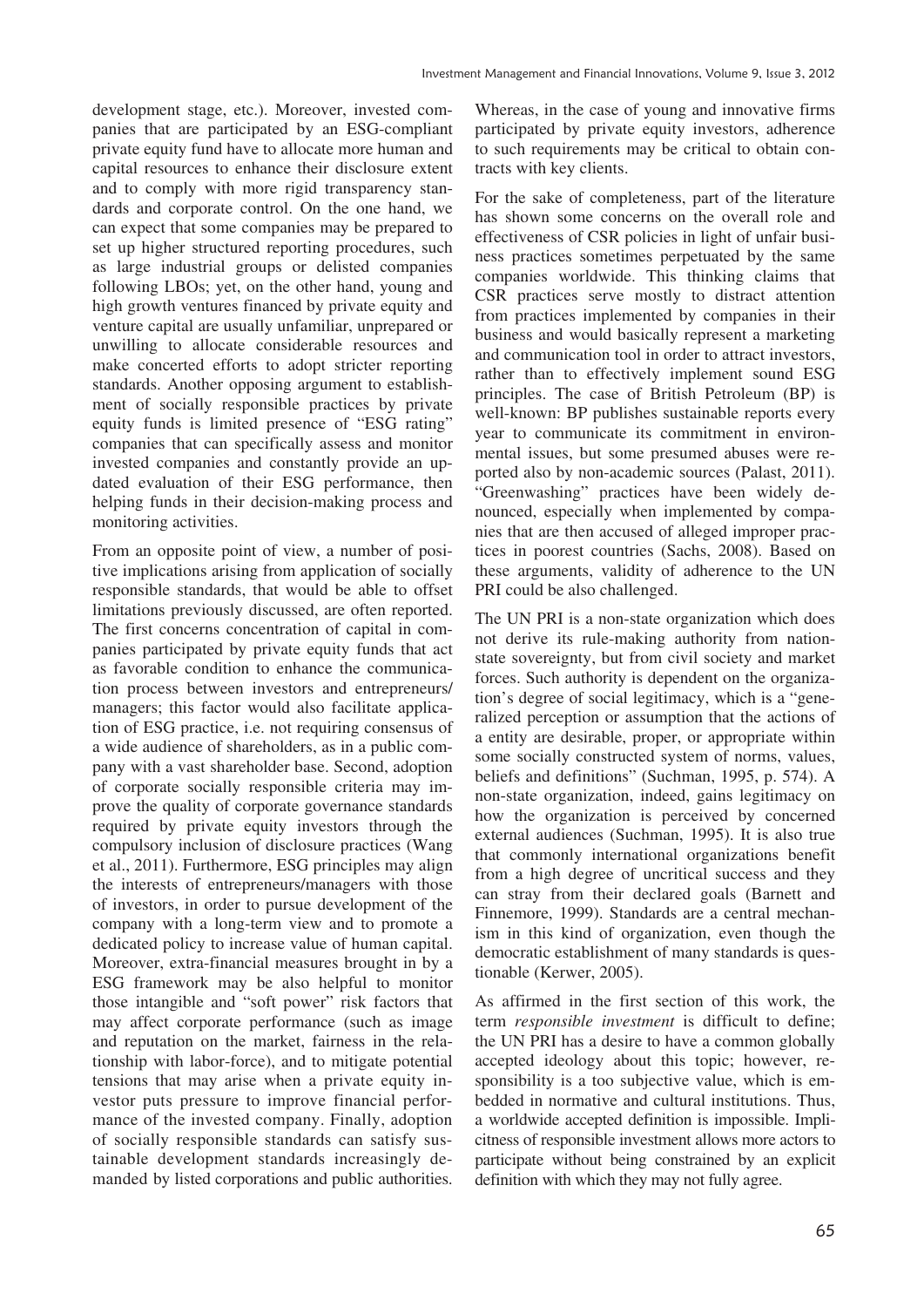Accordingly, some scholars state that the UN PRI is less an agent of change and more a means to obtain legitimacy, averting social criticism and/or gaining a competitive advantage by adopting a more 'responsible' image (Gray, 2009). Therefore, the results obtained in our work should be assessed considering the partial inability of the UN PRI tool to fully recognize implementation of responsible investment practices.

## **Conclusions**

Our research aimed at investigating the relationship between corporate socially responsible standards and private equity returns, by analyzing the impact of the UN PRI principles on US private equity funds' performances. According to our results, US private equity funds that adhered to the UN PRI program in the period from 2006 to 2011 seem to benefit in terms of higher returns, measured by the cash multiple realized in every single investment. Our evidence confirms the positive impact of the ESG screens in the investment decision process and neglects common criticism that non-financial screens restrict investment opportunities and worsen investment performance. However, we also point out the main limits of our work in order to set the avenue for future research and to provide some suggestions for further investigation on this subject. First, our results are affected by the limited time horizon of the analysis and by the relatively limited size of sample. Future studies may extend this empirical work by employing a larger timeframe and wider samples. Second, in our sample there are just 25 UN PRI compliant funds out of a total 135 funds analyzed. Even if we consider the portion of UN PRI compliant funds on the total sample as satisfactory in this first research attempt, we could expect more significant findings on the UN PRI economic impact and whether the number of UN PRI funds should soar in future. According to available data, application of SRI investment schemes to the activity of private equity funds sharply increased. The US SIF Foundation reported a 16 per cent growth in private equity and other alternative investments (such as property investments and hedge funds) that adhered to ESG criteria in year 2011, compared to year 2010. Moreover, the same source reported a total of 223 ESG-compliant private equity and venture capital funds active on the US market in 2011 with \$33.9 billion of assets under management, equal to 41.9 per cent of the overall ESG alternative investment market. Incentive for private equity funds to comply with SRI principles is enhanced by a mounting new category of investors, like socially responsible pension funds, philanthropic and faithbased funds, that are particularly sensitive to ESG rules when selecting investment vehicles or assets in which to invest. Thus, we foresee a great need to enhance assessment and review of metrics used to evaluate alternative financial investments. This would permit better characterization of the SRI approach to equity investments. In addition, it would also satisfy a strong and regular necessity to produce and update knowledge on performance of ESGcompliant private equity funds and the role of ESG principles in explaining their returns.

#### References

- 1. Acharya, V.V., Franks, J. and Servaes, H. (2007). "Private Equity: Boom and Bust?", *Journal of Applied Corporate Finance*, Vol. 19, Issue 4, pp. 44-53.
- 2. Amankwah G. and Abonge H.V. (2011). "Investigating Environmental, Social and Governance (ESG) Considerations in Venture Capital and Private Equity Firms. A Study in US and UK Venture Capital Industry", Umea School of Business, Unpublished Master thesis.
- 3. Artiach, T., Lee, D., Nelson, D. and Walker, J. (2010). "The Determinants of Corporate Sustainability Performance", *Accounting & Finance*, Vol. 50, Issue 1, pp. 31-51.
- 4. Balios, D. and Livieratos, A. (2007). "Ethical Investing and Volatility: a Theoretical Perspective", *International Research Journal of Finance & Economics*, Issue 9, pp. 105-110.
- 5. Barnett, M.N. and Finnemore, M. (1999). "The politics, power, and pathologies of international organizations", *International Organizations*, Vol. 53, Issue 4, pp. 699-732.
- 6. Berthon, B. (2010). "Responding to the Crisis: Redefining Corporate Value", *Corporate Governance*, Vol. 10, Issue 4, pp. 354-359.
- 7. Beuselinck, C., Deloof, M. and Manigart, S. (2008). "Private Equity Investments and Disclosure Policy", *European Accounting Review*, Vol. 17, Issue 4, pp. 607-639.
- 8. Blanc D., Goldet B., Hobeika S. (2009). "Where Do Private Equity Businesses Stand on the Integration of ESG Issues?", *Working Paper*, Novethic SRI Research Center.
- 9. Cheng, W., Song, Y., Liu, J., Yu, H., Xing, Y. and Berlyn G. (2012). "Environment and Development: the Prospective for Early- and Late-Developed Countries", *Environmental Economics*, 1.
- 10. Chertok, S. and Braendel, A.D. (2010). "Closed-end Private Equity Funds: a Detailed Overview of Fund Business Terms", *Journal of Private Equity*, Vol. 13, Issue 2, pp. 33-54.
- 11. Derwall, J. and Koedijk, K. (2009). "Socially Responsible Fixed-Income Funds", *Journal of Business Finance & Accounting*, Vol. 36, Issue 1/2, pp. 210-229.